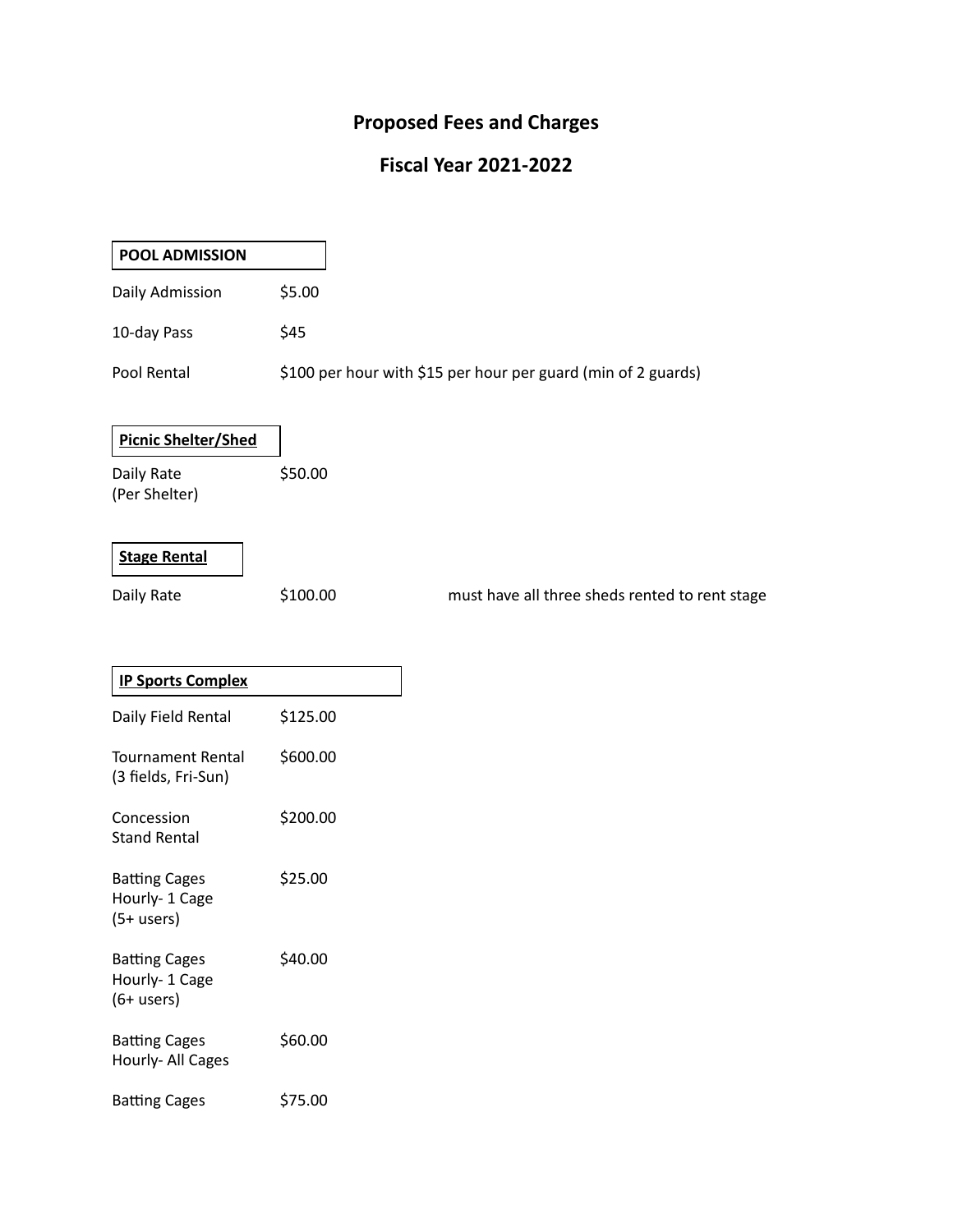With Tournament

Soft Toss Area \$10.00

Soft Toss Area \$5.00 (with Cage Rental)

> Discounts for Field Rental Practice: Pisgah School District: No Fee Travel Teams: \$25 per hour if 50% or greater are outside Pisgah School District

#### **THEATRE PRICES**

\$100.00 MINIMUM CHARGE PLUS PERSONNEL

| Receptions and Meetings | 5 Hours | 100.00   | 100.00             |
|-------------------------|---------|----------|--------------------|
| One Personnel           |         | 60.00    | 2 personnel 120.00 |
|                         |         | \$160.00 | \$220.00           |

Extra hours 1 personnel = 62.00 per hour 2 personnel = 74.00 per hour

CONCERTS WEEKEND

4 HOURS \$396.00

2 Personnel

#### Extra hours 74.00 per hour

| <b>CONCERTS</b> | <b>WEEKDAYS</b> |
|-----------------|-----------------|
|                 |                 |

4 HOURS \$346.00

2 Personnel

Extra hours 69.00 per hour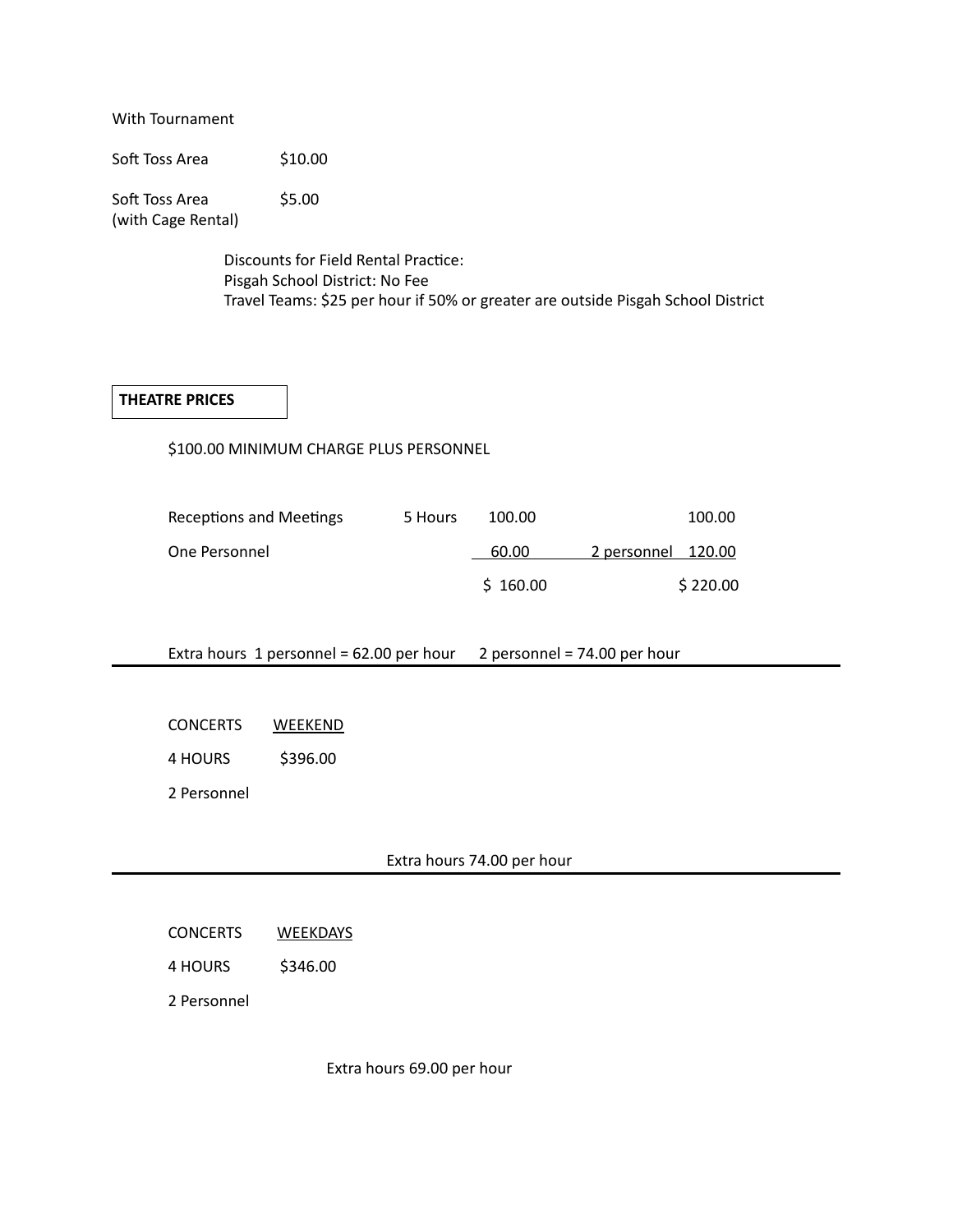#### **DISCOUNTS**

| Haywood county Non-Profits and Civic Organizations | 15%                                    |
|----------------------------------------------------|----------------------------------------|
| <b>Outside Non-profit Organizations</b>            | 10%                                    |
| <b>Haywood County Schools</b><br>(movie only)      | 50.00 for 2 hrs.                       |
| <b>Haywood County Government Agencies</b>          | 25%                                    |
| Town of Canton Employees                           | \$100.00 flat rate<br>Have to clean up |

\_\_\_\_\_\_\_\_\_\_\_\_\_\_\_\_\_\_\_\_\_\_\_\_\_\_\_\_\_\_\_\_\_\_\_\_\_\_\_\_\_\_\_\_\_\_\_\_\_\_\_\_\_\_\_\_\_\_\_\_\_\_\_\_\_\_\_\_\_\_\_\_\_

| WEDDINGS 4 HOURS       |                        |
|------------------------|------------------------|
| 1 personnel - \$246.00 | 2 personnel - \$270.00 |
|                        |                        |

Extra hours 1 personnel = 62.00 2 personnel = 74.00 per hour

#### **ANNEX**

FRIDAY – SUNDAY

| 4 HOURS  | 100.00 | 4 HOURS         | 150.00 |
|----------|--------|-----------------|--------|
| 5 HOURS  | 120.00 | 5 HOURS         | 170.00 |
| 6 HOURS  | 140.00 | 6 HOURS         | 190.00 |
| 7 HOURS  | 160.00 | 7 HOURS         | 210.00 |
| 8 HOURS  | 180.00 | 8 HOURS         | 230.00 |
| 9 HOURS  | 200.00 | 9 HOURS         | 250.00 |
| 10 HOURS | 220.00 | <b>10 HOURS</b> | 270.00 |

#### \$20.00 each additional hour after 4

\$25.00 REFUNDABLE CLEANING DEPOSIT HAS BEEN ADDED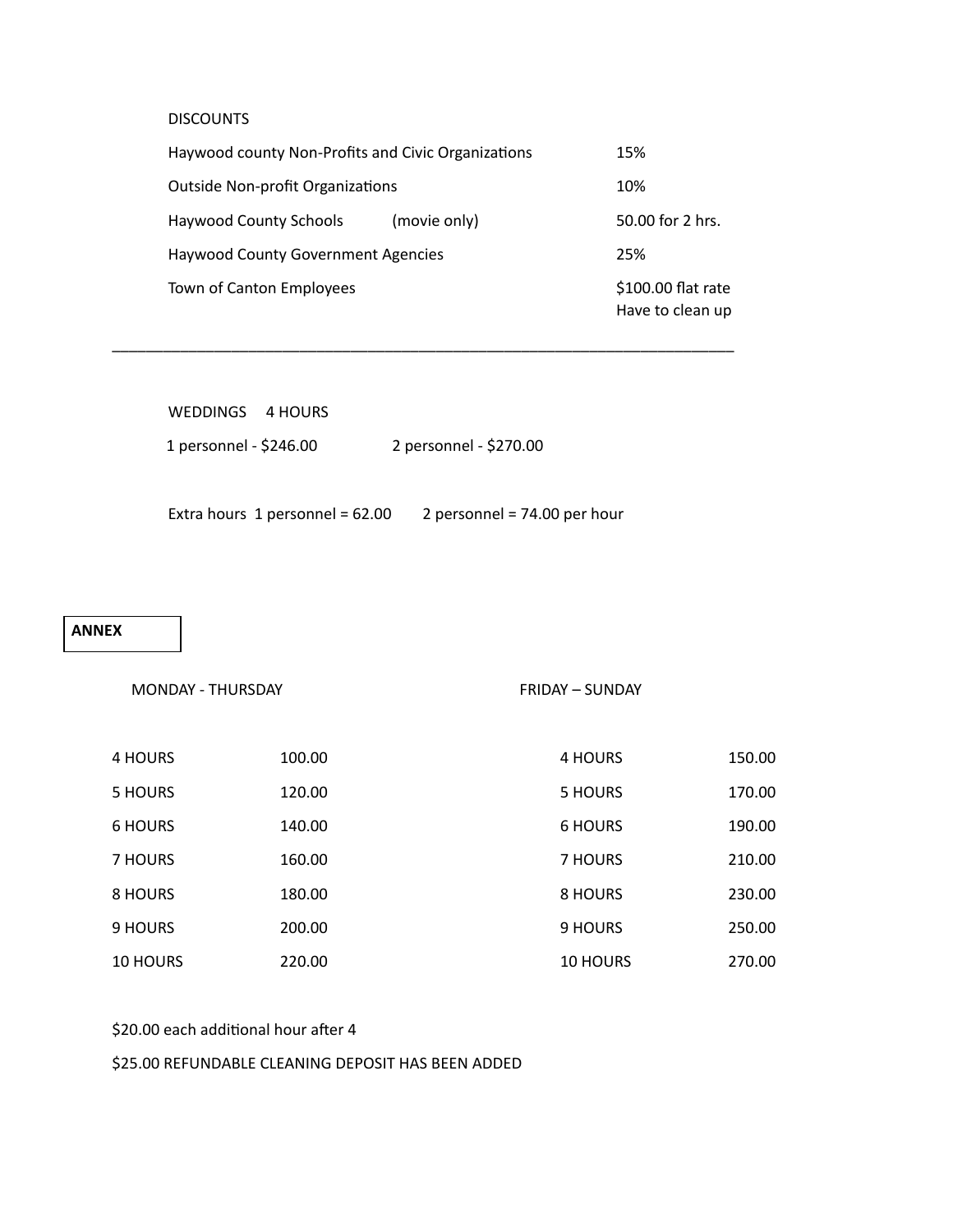### **DISCOUNTS**

| Haywood County Non-profit Organizations | 15%                            |
|-----------------------------------------|--------------------------------|
| <b>Outside Non-profit Organizations</b> | 10%                            |
| Town of Canton Employees                | \$50.00 flat fee plus clean up |

| Armory                               |                          |                                |
|--------------------------------------|--------------------------|--------------------------------|
| UNDER 50 PEOPLE                      | 5 HOURS                  | w/alcohol                      |
|                                      | \$395.00                 | \$795.00 + Security            |
| <b>OVER 50 PEOPLE</b>                | 5 HOURS                  | w/alcohol                      |
|                                      | \$470.00                 | \$870.00 + Security            |
| <b>UNDER 50 PEOPLE</b>               | <b>8 HOURS</b>           | w/alcohol                      |
|                                      | \$467.00                 | \$867.00 + Security            |
| <b>OVER 50 PEOPLE</b>                | <b>8 HOURS</b>           | w/alcohol                      |
|                                      | \$542.00                 | \$942.00 + Security            |
| EXTRA HOURS $-1$ extra hr. = \$44.00 |                          | \$750.00 extra for big parties |
|                                      | 2 extra hrs. = $$88.00$  |                                |
|                                      | 3 extra hrs. = $$132.00$ |                                |
|                                      | 4 extra hrs. = $$176.00$ |                                |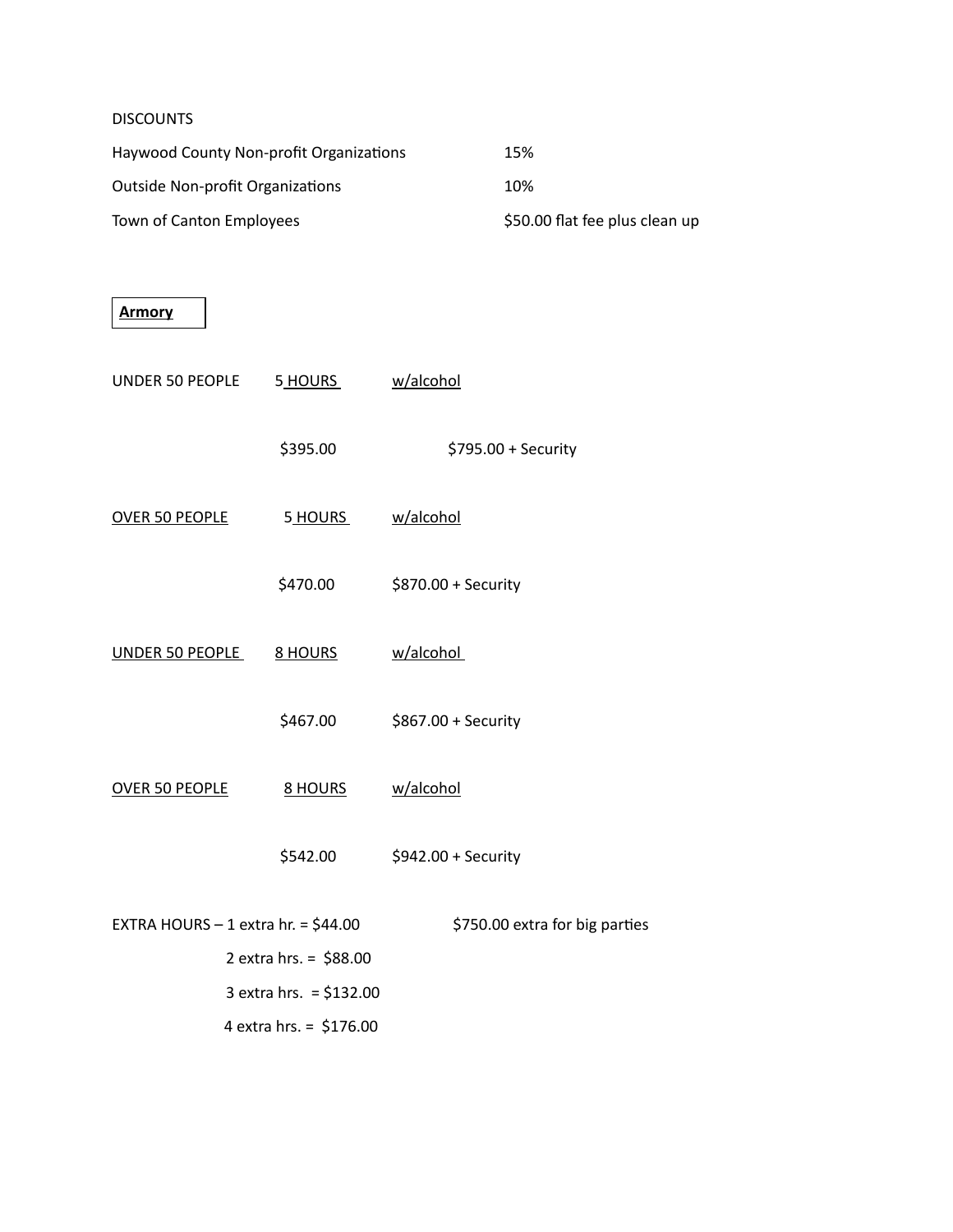#### TIME AND HALF AFTER 8

1 hr. =  $$56.00$  2 hrs. = \$112.00 3 hrs. = \$168.00 4 hrs. = \$224.00

#### SECURITY \$35.00 PER HOUR

## YOU GET CLEANING DEPOSIT BACK IF YOU DO ALL ON CHECK SHEET

#### **DISCOUNTS**

| Haywood County Non-Profit Organizations | 15%                                         |
|-----------------------------------------|---------------------------------------------|
| <b>Outside Non-profit Organizations</b> | 10%                                         |
| Haywood County Schools                  | 25%                                         |
| Town of Canton Employees                | \$100.00 flat rate plus set-up and clean up |

| <b>CAMP HOPE</b>                                                                         | Group                                        | Cost                                              |
|------------------------------------------------------------------------------------------|----------------------------------------------|---------------------------------------------------|
| Grounds, Open Air Pavilion, Restrooms<br>Deposit \$150 refundable upon inspection        | $0 - 10$<br>$11 - 20$<br>$21 - 50$<br>$51 +$ | Free/day<br>\$50.00/day<br>\$150/day<br>\$200/day |
| <b>All Facilities</b><br>deposit \$350 refundable upon inspection                        |                                              | \$400/day                                         |
| Weekly Rental 6 days/5 nights all facilities<br>deposit \$350 refundable upon inspection |                                              | \$1500/week                                       |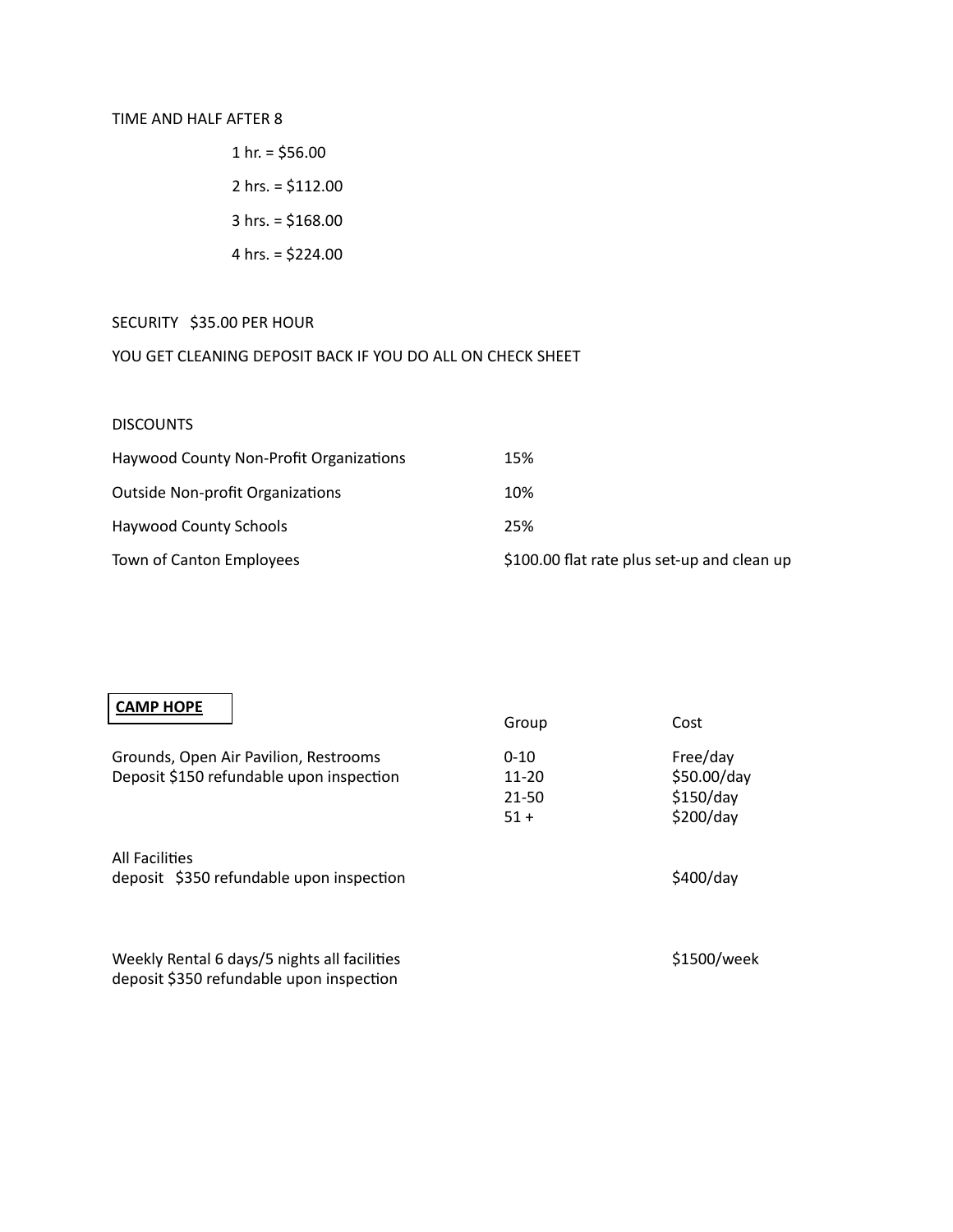## **WATER RATES**

| Inside                           | 0-3,000 gal.<br>each 1,000 over      | \$17.00<br>\$4.20 |
|----------------------------------|--------------------------------------|-------------------|
|                                  | Sewer 0-3000<br>per 1,000 additional | \$8.50<br>\$2.10  |
|                                  |                                      |                   |
| Outside                          | 0-3,000 gal.                         | \$34.00           |
|                                  | each 1,000 over                      | \$ 8.40           |
|                                  | Sewer 0-3,000                        | \$17.00           |
|                                  | per 1,000 additional                 | \$4.20            |
| Sale of Bulk Water per 1,000 gal |                                      | \$7.40            |
| <b>Connection Service Fee</b>    |                                      | \$50.00           |
| <b>Re-connection Fee</b>         |                                      | \$75.00           |

## **Garbage Collection**

Monthly Rate \$13.50

## **Tap Fees**

| <b>Water Tap Fees</b> |          |         | <b>Sewer Tap Fees</b> |        |         |
|-----------------------|----------|---------|-----------------------|--------|---------|
| Size                  | Inside   | Outside | Size                  | Inside | Outside |
| $\frac{3}{4}$         | \$800.00 | \$1250  | 4                     | \$1000 | \$1500  |
| $\mathbf{1}$          | \$1250   | \$1500  | 6                     | \$1250 | \$1750  |
| $1\frac{1}{2}$        | \$1500   | \$2000  |                       |        |         |
| 2                     | \$2000   | \$2500  |                       |        |         |
| 4                     | \$2500   | \$3000  |                       |        |         |
| 6                     | \$3000   | \$3500  |                       |        |         |

|  | Sewer Tap Fees |
|--|----------------|
|  |                |

| Size | Inside | Outside |
|------|--------|---------|
| 4    | \$1000 | \$1500  |
| 6    | \$1250 | \$1750  |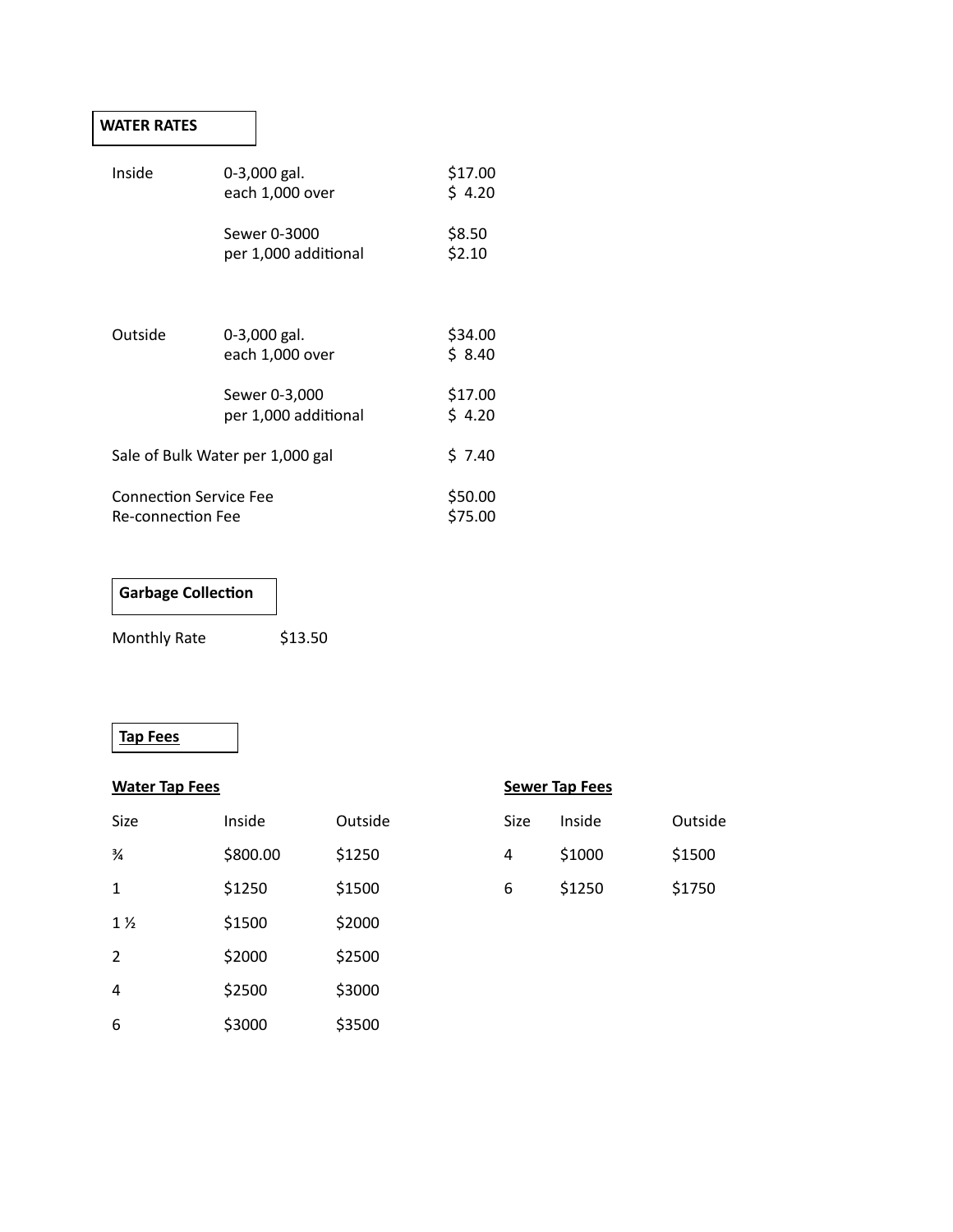| <b>Green Spaces</b>           |                                      |
|-------------------------------|--------------------------------------|
| Property                      | Daily Rate Fee (Maximum 16 hour use) |
| <b>Recreation Park (West)</b> | \$150                                |
| <b>Recreation Park (East)</b> | \$150                                |
| Sorrells Street Park (North)  | \$100                                |
| Sorrells Street Park (South)  | \$100                                |
| Water Wheel Park              | \$50                                 |
|                               |                                      |

#### **PLANNING & ZONING COMPLIANCE REVIEW & ISSUANCE**

| Zoning Compliance Permit                       | \$50.00  |
|------------------------------------------------|----------|
| <b>Accessory Use/Structure Permit</b>          | \$50.00  |
| Fence Approval Permit                          | \$25.00  |
| ABC License Inspection Permit & Letter         | \$100.00 |
| Business Registration (to be renewed annually) | \$25.00  |

| PLANNING & ZONING REVIEW (REQUIRING CALL OF PB OR BOA) |
|--------------------------------------------------------|
|--------------------------------------------------------|

| Development Plan Review (requiring Planning Board approval) | \$100.00 |
|-------------------------------------------------------------|----------|
| General Rezoning Request (Application & Review)             | \$100.00 |
| Variance Request (Board of Adjustments)                     | \$200.00 |

#### **COMMERCIAL SIGN PERMIT REVIEW & ISSUANCE**

| Sign Permit               | \$100.00 |
|---------------------------|----------|
| Sign w/ Electrical Permit | \$125.00 |